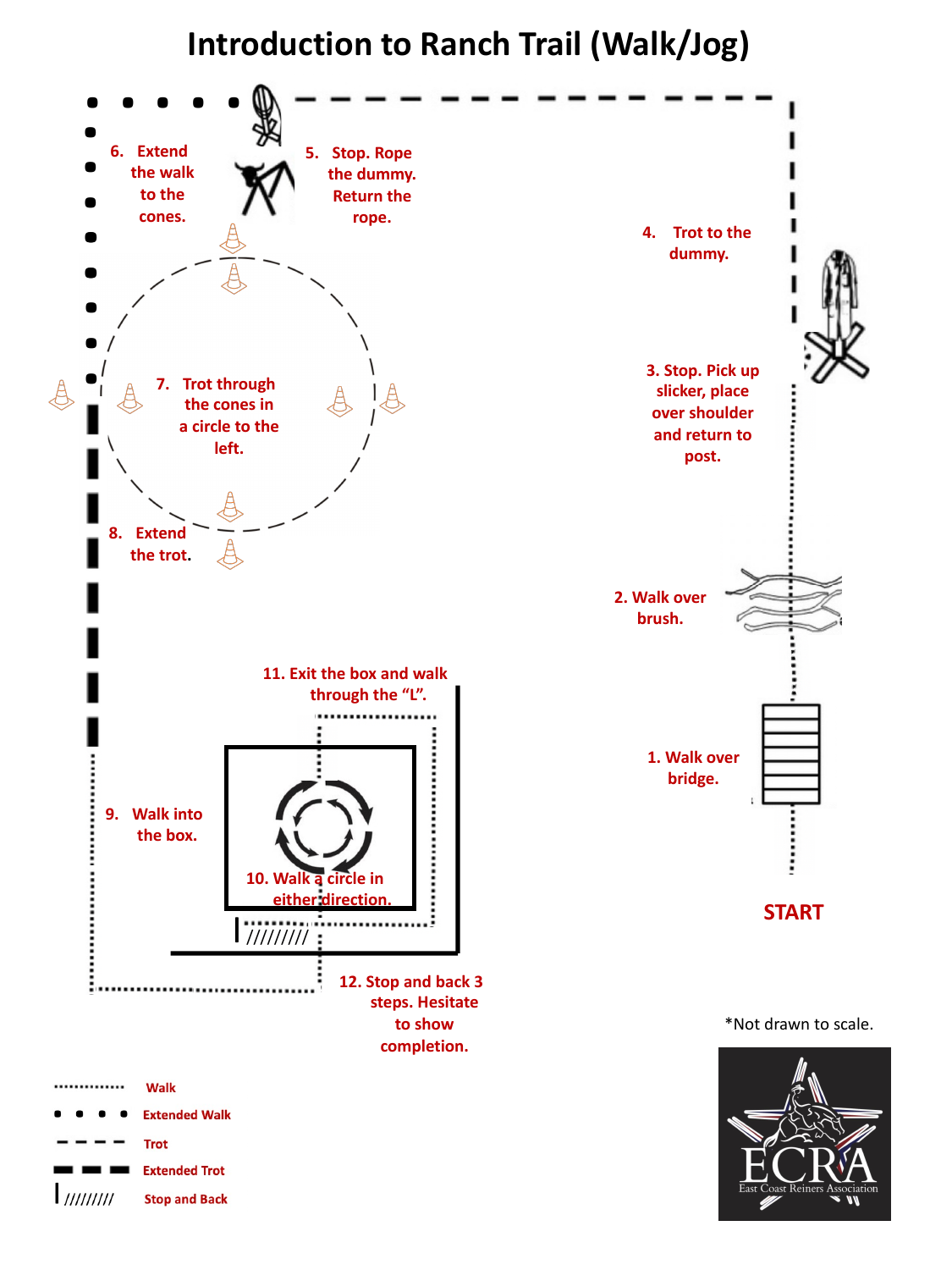

**12. Stop and back through the "L". Hesitate to show completion.**

# **Amateur Ranch Trail (Walk/Jog/Lope)**





\*Not drawn to scale.